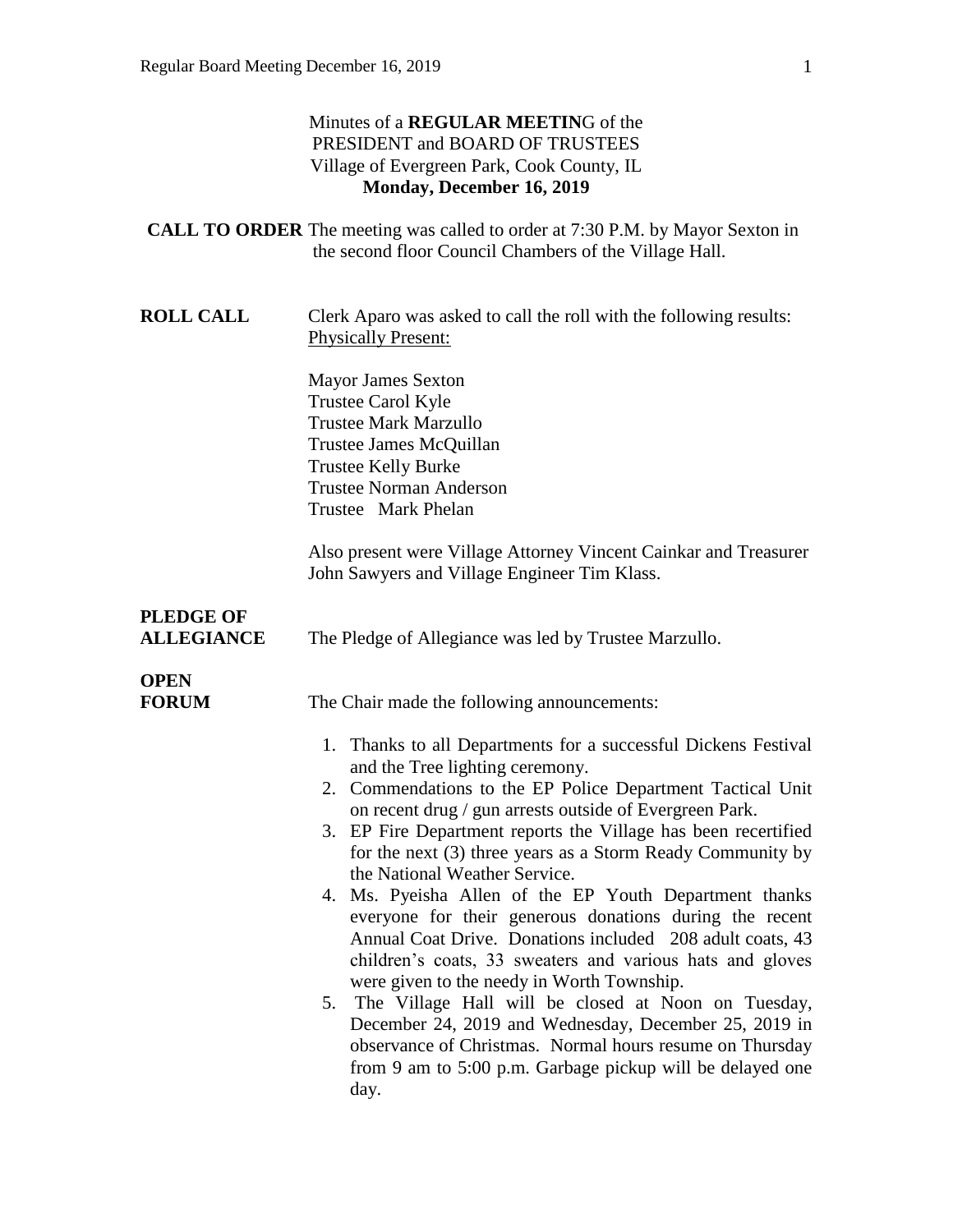- 6. The Village will also be closed at Noon on Tuesday, New Year's Eve, December 31, 2019 and all day on Wednesday New Year's Day, January 1, 2020. Normal hours resume on Thursday, January 2, 2020.
- 7. Thanks to  $1<sup>st</sup>$  National Bank of Evergreen Park for their sponsorship of the holiday concert at Most Holy Redeemer Church performed by Rich Daniels and a thirty piece orchestra. The music was outstanding and a huge crowd of 1200 people enjoyed the concert.
- 8. The Chair stated Dr. John Hanlon, CEO of LCM has informed him the merger with the OSF (Order of St. Francis) group is coming along. The new ER renovation is going smoothly.

## **OPEN**

**PUBLIC** Mrs. Helen Cuprisin, 9200 Block of Homan asked for an explanation of what makes a community storm ready. Assistant Fire Chief Hojek answered the Village has (3) three Fire Department personnel certified and trained for storm preparedness. The Village has meet and exceeded the requirements of the program and is certified for another (3) three years.

> Mr. Percy Allen, 2600 Block of 89<sup>th</sup> Street, thanked the Mayor, the Board, Chief of Police and the Village Department's for their help and kindnesses during the recent passing of his beloved mother, Roxie.

### **REGULAR**

**AGENDA** Motion by Trustee Phelan second by Trustee Kyle to waive the reading of the minutes of the December 2, 2019 Regular Meeting of the President and Board of Trustees approved as presented were passed by unanimous voice vote and so ordered by the Chair.

### **RESOLUTION**

**NO. 4-2020** Motion by Trustee McQuillan second by Trustee Kyle to approve **Resolution NO. 4-2020** with expenditures of the General Corporate Fund of \$ 378,362.13 and the Water Management Fund in the amount of  $$204,029.94$  and  $95<sup>th</sup>$  Street TIF Fund,  $$$ 7,148.20 and Capital Improvement Fund, \$ 302,093.00 and the Street Bond Fund, \$ 5,250.00 for a total of \$ 896,883.27. Upon roll call, voting YES: Trustees Kyle, Marzullo, McQuillan, Burke, Anderson and Phelan; voting NO: NONE. The motion was passed and so ordered by the Chair.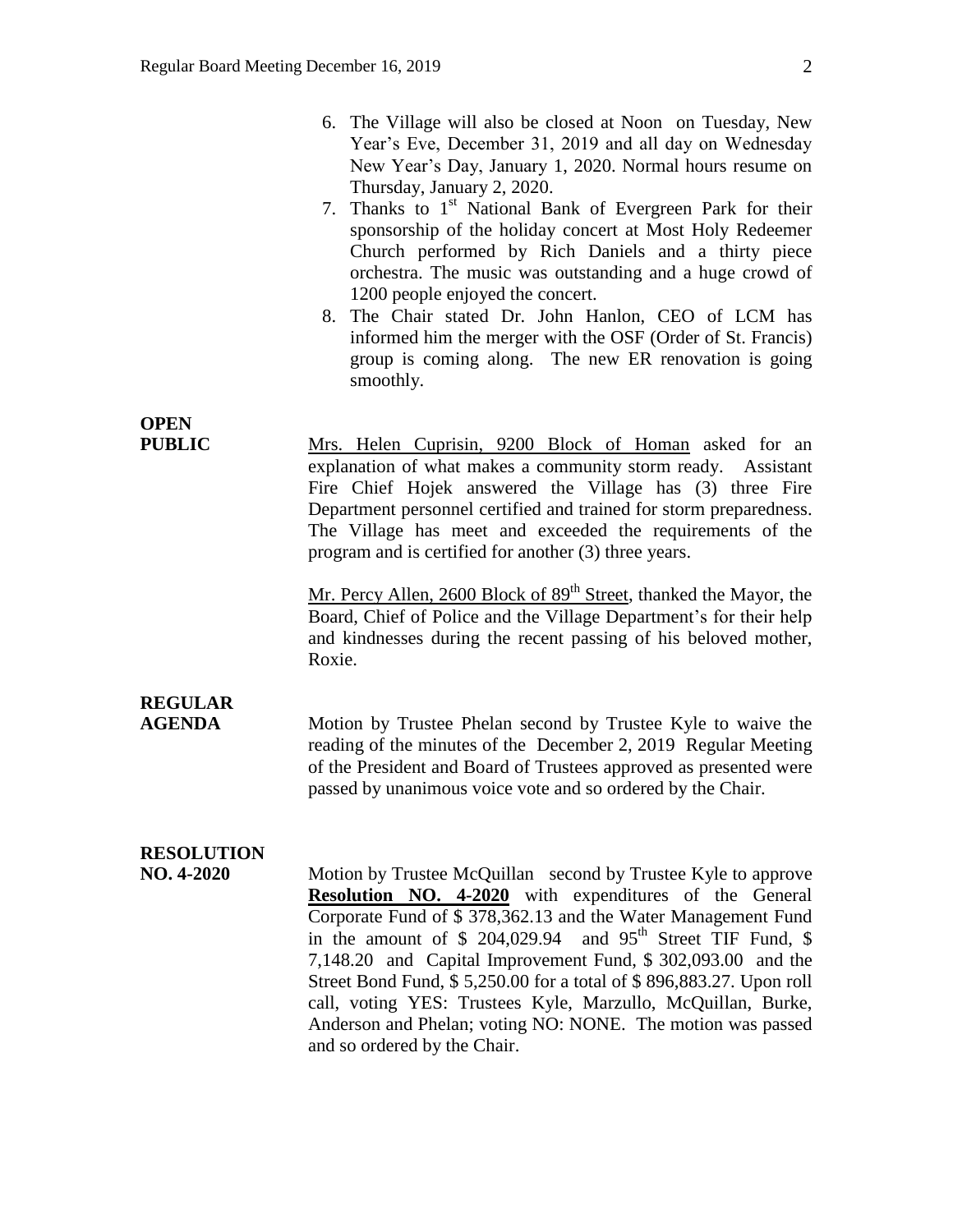#### **WATER COLLECTOR'S REPORT**

Motion by Trustee Marzullo second by Trustee Phelan to approve the Water Collector's Report for **November 30, 2019** in the amount of \$ 600,343.91 was passed by unanimous voice vote and so ordered by the Chair.

### **VILLAGE COLLECTOR'S**

**REPORT** Motion by Trustee Marzullo second by Trustee Anderson to approve the Village Collector's Report for **November 30, 2019** in the amount of \$ 1,557,257.71 was passed by unanimous voice vote and so ordered by the Chair.

## **VILLAGE TREASURER**

**REPORT** Motion by Trustee Phelan second by Trustee Kyle to approve the Village Treasurer's Report for **November 30, 2019** in the amount of \$ 6,312,826.11 in the General Fund and \$ 4,527,373.24 in the Sewer and Water Fund was passed by unanimous voice vote and so ordered by the Chair.

# **BUSINESS**

**LICENSES** Motion by Trustee Marzullo second by Trustee Anderson to approve the business license application for **PLANET FITNESS (NEW OWNER)** to conduct a fitness center located at 9500 S. Western Avenue in Evergreen Park. Upon roll call, voting YES: Trustees Marzullo, McQuillan, Burke, Anderson, Phelan and Kyle; voting NO: NONE. The motion was passed and so ordered by the Chair.

> Motion by Trustee Kyle second by Trustee Phelan to approve the business license application for **SMOKE CITY TOBACCO** to conduct retail sales of tobacco products and smoking accessories located at 3336 W. 95<sup>th</sup> Street in Evergreen Park. The Board questioned the petitioners regarding sales and they stated they will not sell vaping materials but will sell water pipes and accessories. They will use scanners to identify legal aged customers only. Upon roll call, voting YES: Trustees McQuillan, Burke, Anderson, Phelan and Kyle; voting NO: Trustee Marzullo. The motion was passed and so ordered by the Chair.

#### **ORDINANCE NO. 32-2019** Motion by Trustee McQuillan second by Trustee Kyle to approve **ORDINANCE NO. 32-2019**, **"AN ORDINANCE OF THE VILLAGE OF EVERGREEN PARK APPROVING A COMMERCIAL SALES CONTRACT FOR THE**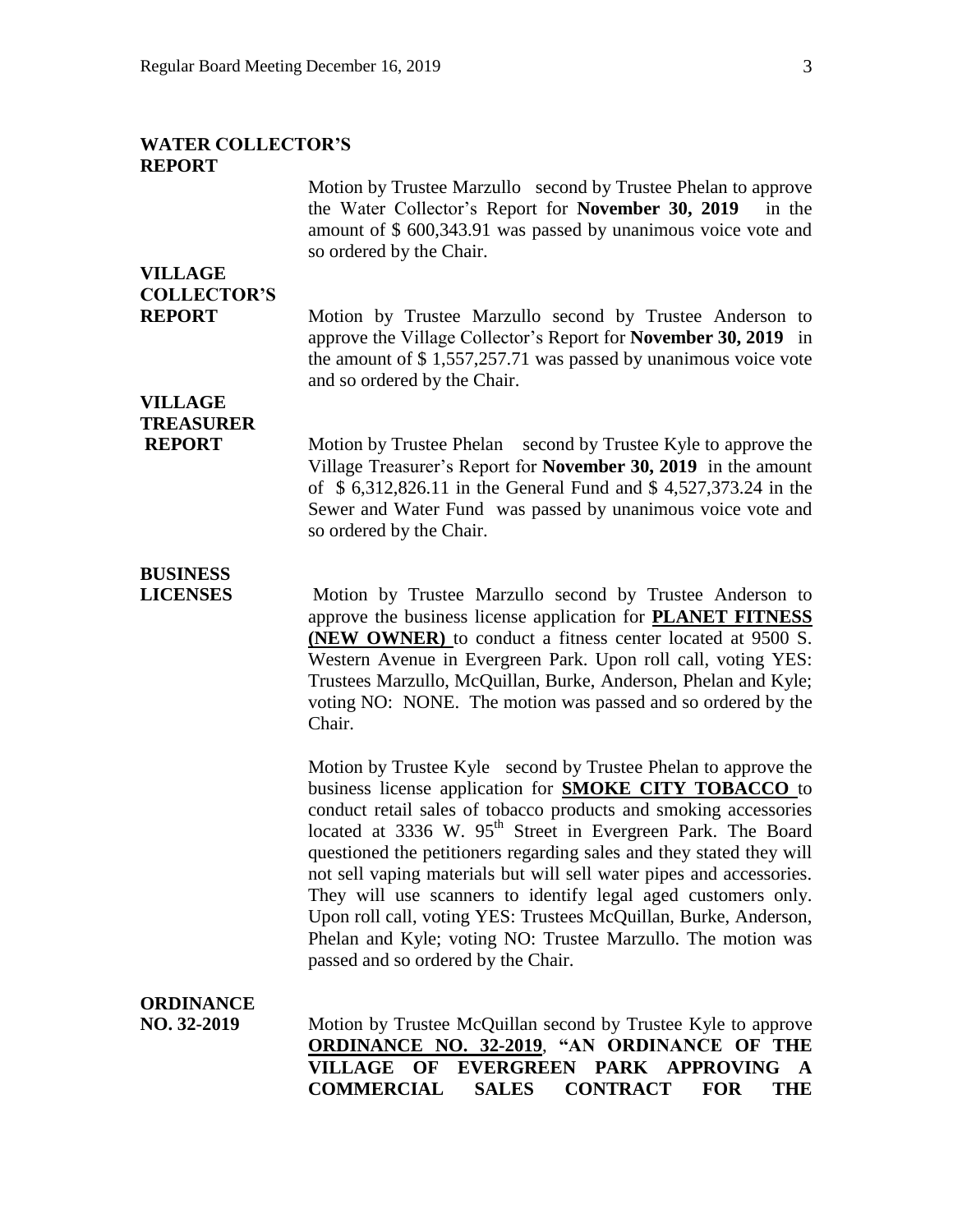**PURCHASE OF THE PROPERTY LOCATED AT 9148 SOUTH KEDZIE AVENUE, EVERGREEN PARK, ILLINOIS."** The Chair noted the sale was for \$170,000.00. Upon roll call, voting YES: Trustees Burke, Anderson, Phelan, Kyle, Marzullo and McQuillan; voting NO: NONE. The motion was passed and so ordered by the Chair.

#### **EPPD CONTRACT**

**2019-2022** Motion by Trustee Phelan second by Trustee Marzullo to approve the Collective Bargaining Agreement between the Village of Evergreen Park and Local 700, International Brotherhood of Teamsters Effective *May 1, 2019 through April 30, 2022*. Upon roll call, voting YES: Trustees Anderson, Phelan, Kyle, Marzullo, McQuillan and Burke; voting NO: NONE. The motion was passed and so ordered by the Chair.

### **SALVAGE SALE**

**VEHICLES** Motion by Trustee Kyle second by Trustee Anderson to approve the request to sell for scrap a 2000 Ford Windstar Van and a 2004 Explorer. Upon roll call, voting YES: Trustees Phelan, Kyle, Marzullo, McQuillan, Burke and Anderson; voting NO: NONE. The motion was passed and so ordered by the Chair.

## **WASTE COST**

**INCREASE** The Chair noted there will be an increase in the refuse costs due to the recent increase of .21 per gallon tax by the State of Illinois. This is effective January 1, 2020. Per Waste Management contract the increase causes an increase in the refuse pick up portion of the bill. NO VOTE TAKEN INFORMATION ONLY.

# **ENGINEER'S**

**REPORT** Mr. Klass had no report. The Chair initiated a discussion regarding the issues at 103rd and Kedzie and the mismarking of the lanes on our side of the street. Trustee Phelan questioned the progress of the issues with the tracks at  $91<sup>st</sup>$  & Rockwell. Mr. Lorenz noted he has sent letters regarding serious issues with the dangerous movement of the plates on the tracks at 94<sup>th</sup>/Kedzie and  $91<sup>st</sup>$  & Rockwell and there has been no response by CSX railroad.

## **ATTORNEY'S**

**REPORT** Attorney Cainkar had no report.

**BIDS** Motion by Trustee Phelan second by Trustee Anderson to approve the PW Director's request to allow the Village Clerk to bid the demolition of the commercial property located at 8859 S. California, formerly Lagen's IGA. The Chair noted he had tried to bring retail to the area but due to the issues with the building there